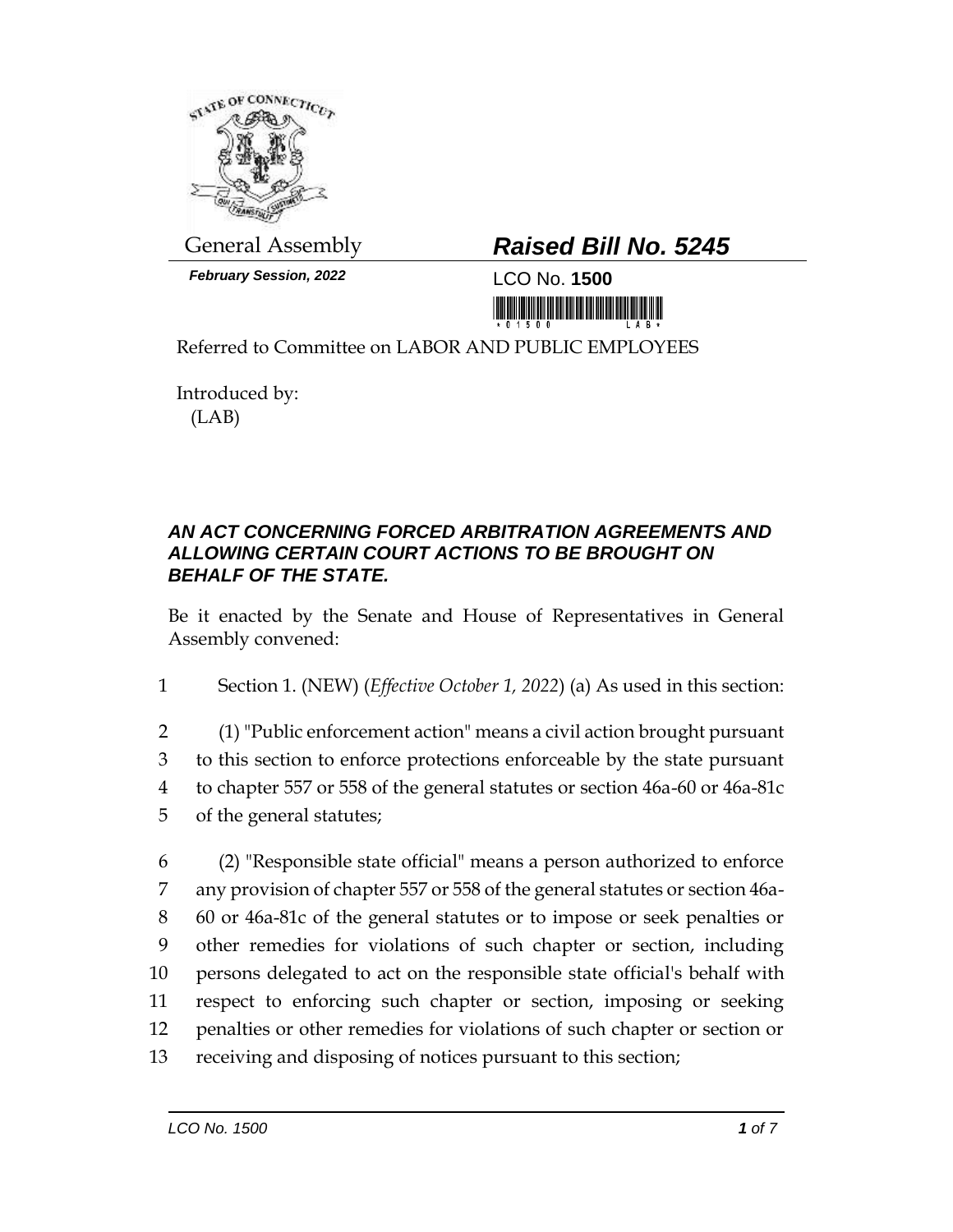(3) "Relator" means a whistle-blower or a representative organization that acts as a qui tam plaintiff in a public enforcement action under this section;

 (4) "Representative organization" means a nonprofit corporation or a labor organization that assists in enforcement pursuant to this section and that has been selected by a whistle-blower, in writing, in a form prescribed by the Attorney General, to initiate a public enforcement action on the whistle-blower's behalf; and

 (5) "Whistle-blower" means any current or former employee, contractor, subcontractor or employee of a contractor or subcontractor of a defendant.

 (b) A relator may, on behalf of the state and in the name of the state, initiate a public enforcement action pursuant to the procedures specified in this section. Such action may be brought in the Superior Court and may allege one or more violations of chapter 557 or 558 of the general statutes or section 46a-60 or 46a-81c of the general statutes that have affected one or more individuals aggrieved by the same defendant and may seek any injunctive and declaratory relief that the state would be entitled to seek.

 (c) For purposes of a public enforcement action brought pursuant to this section, whenever the state is authorized to assess a civil penalty, the court is authorized to assess such a civil penalty. To the extent that the state is authorized to determine whether an employer has violated a provision of this section, the court may determine whether an employer has committed such a violation.

 (d) For any violation of a provision of this section where no civil penalty is provided, there shall be a civil penalty of five hundred dollars. Such civil penalty shall be awarded for each party aggrieved by each violation during each two-week period that such violation is found to have occurred.

(e) The court may award civil penalties in an amount that is less than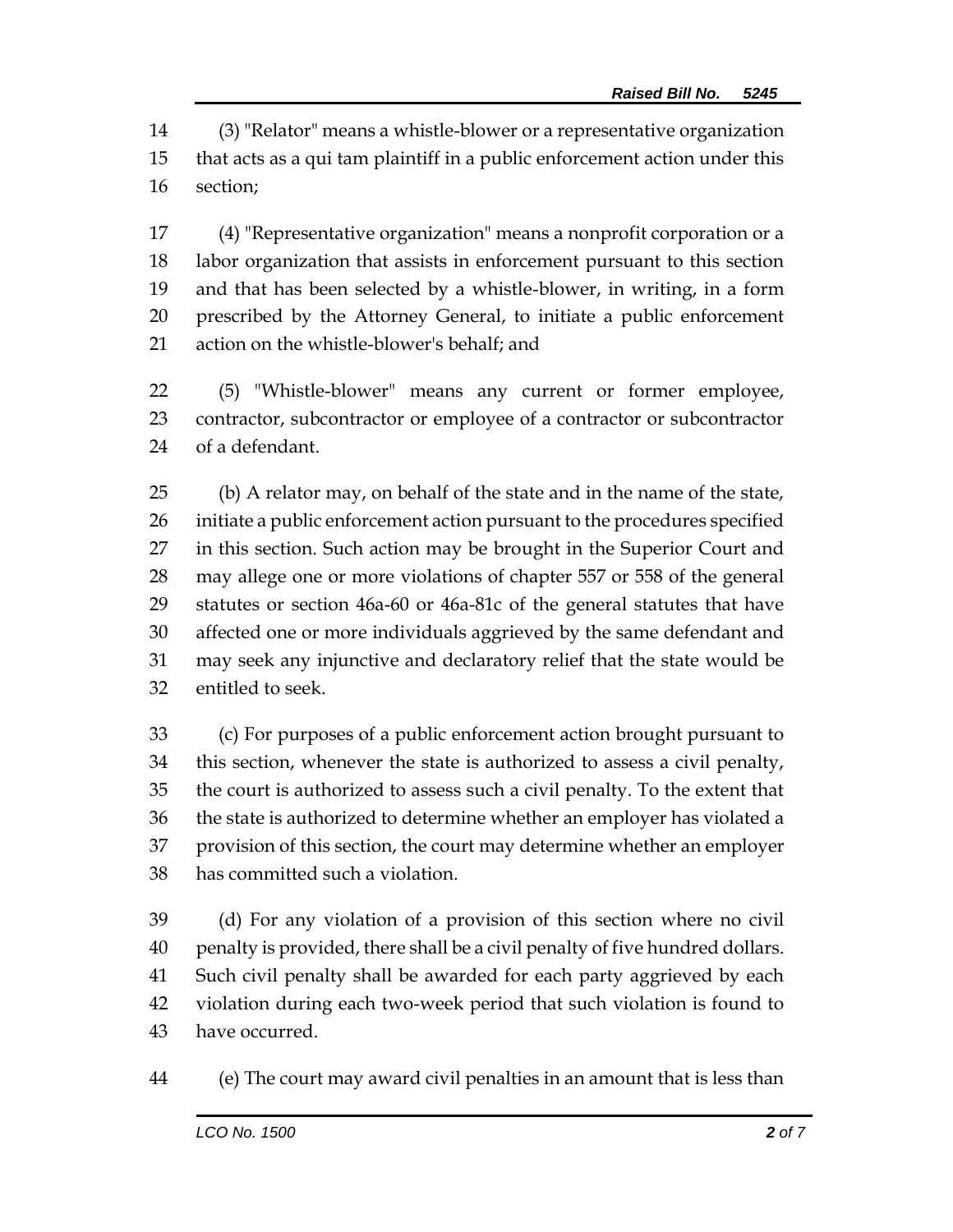the amount specified in subsection (d) if the court determines that to do otherwise would result in an award that is arbitrary and oppressive or confiscatory.

 (f) The state may assess penalties if the state has intervened in a public enforcement action brought pursuant to this section.

 (g) Nothing in this section shall limit the state's right to seek restitution and damages, where available, for relators as part of a public enforcement action in which it has intervened.

 (h) A relator that prevails in a public enforcement action pursuant to this section shall be entitled to an award by the court of reasonable attorney's fees and costs, whether or not the state has intervened in such action.

 (i) Any civil penalty awarded in a public enforcement action pursuant to this section shall be distributed as follows: (1) Where the state has not intervened, (A) thirty per cent to the relator, (B) twenty per cent to the Office of the Attorney General, and (C) fifty per cent to the office of the state official responsible for enforcement of such action, twenty-five per cent of which shall be deposited into the community outreach and workplace account in accordance with subsection (b) of 64 section 2 of this act; and  $(2)$  where the state has intervened,  $(A)$  twenty per cent to the relator, (B) thirty per cent to the Office of the Attorney 66 General, and  $(C)$  fifty per cent to the office of the state official responsible for enforcement of such action, twenty-five per cent of which shall be deposited into the community outreach and workplace account in accordance with subsection (b) of section 2 of this act.

 (j) The relator shall equitably distribute all penalties due the relator among the parties aggrieved by the practices complained of in the public enforcement action. The relator shall submit a written distribution summary to the state and the state may order a different distribution not later than sixty days after receipt of the summary, provided the relator shall receive compensation in an amount that reflects the burdens and risks assumed by the relator in prosecuting the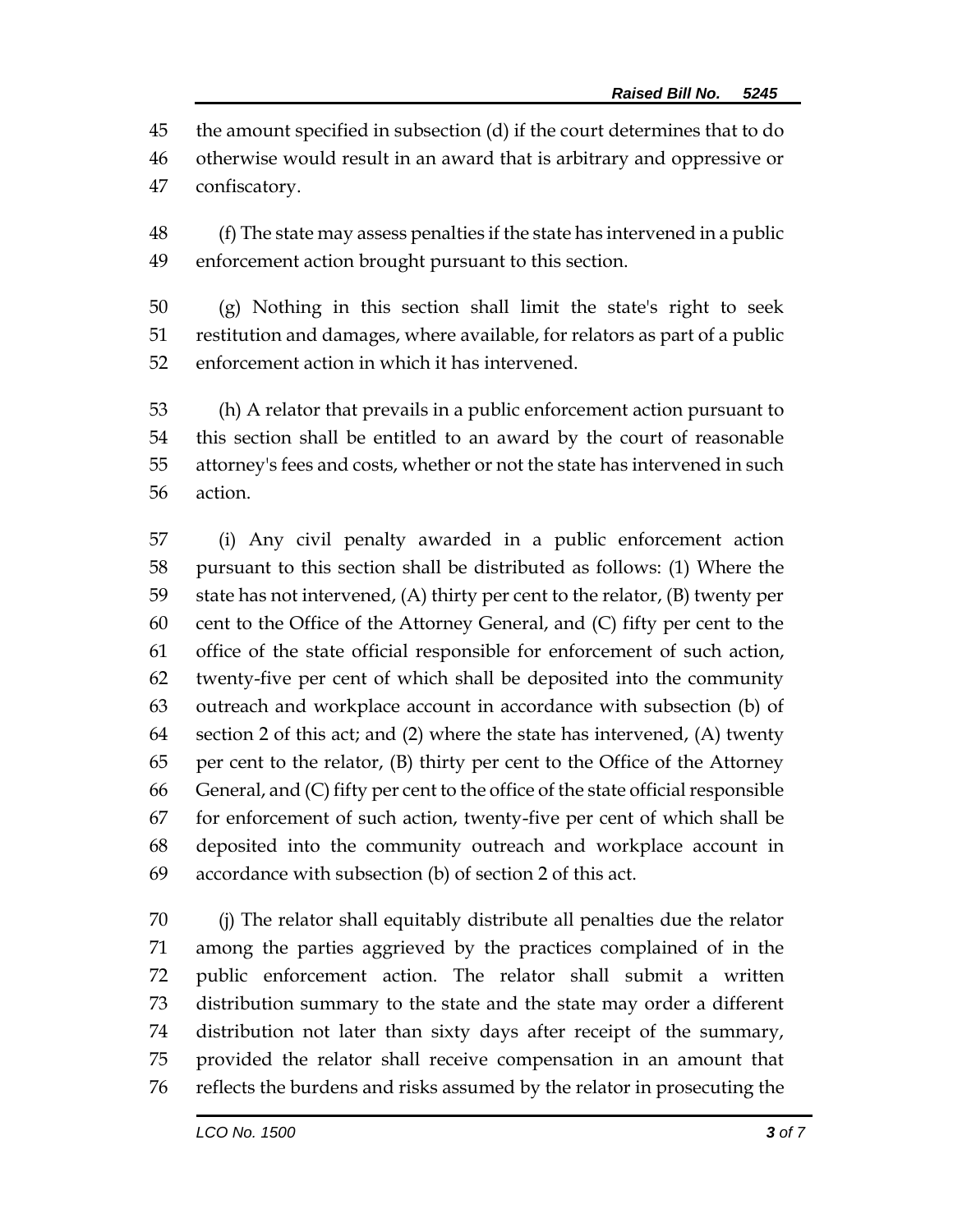action, including any costs incurred by a representative organization that serves as a relator.

 (k) The right to bring a public enforcement action under this section shall not be impaired by any private agreement.

 (l) Notwithstanding any other provision of the general statutes, a public enforcement action to recover penalties imposed pursuant to this section shall be commenced within the same period of time that the state is authorized to file a public enforcement action based on the same set of alleged violations. The statute of limitations for bringing a public enforcement action pursuant to this section shall be tolled from the date a relator files a notice pursuant to subsection (q) of this section or the date the state commences an investigation, whichever is earlier.

 (m) A relator may not bring a public enforcement action pursuant to this section: (1) If the state, on the same facts and theories, cites a person within the period of time that the state is authorized to file a public enforcement action for a violation of the same authority under which such relator is attempting to recover a civil penalty or other remedy; or (2) for any violation of a posting, notice, agency reporting or filing requirement, except where the filing or reporting requirement involves mandatory payroll or injury reporting.

 (n) No person shall retaliate in any manner against any relator or potential relator or other person, or threaten to retaliate against any relator, potential relator or another person, because: (1) The relator or potential relator or other person has brought or is perceived to have brought a public enforcement action, (2) the relator or potential relator or other person has cooperated in a public enforcement action, or (3) the person believes that the relator or potential relator or other person may bring a public enforcement action or cooperate with one.

 (o) Any person aggrieved by a violation of subsection (n) of this section may bring an action in the Superior Court for compensatory, liquidated and punitive damages or equitable relief, including restraint of prohibited acts, restitution of wages or benefits, reinstatement of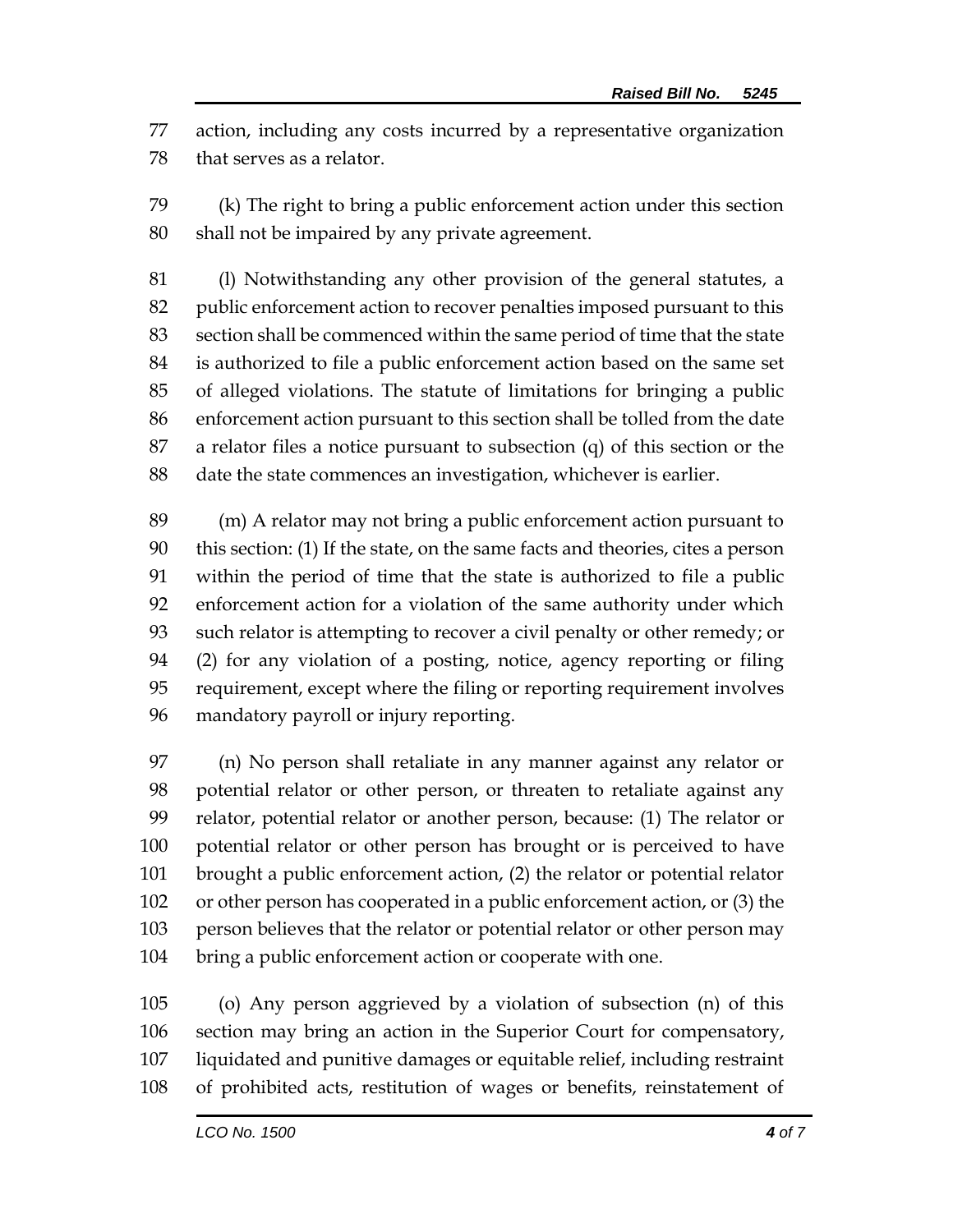employment, costs, reasonable attorney's fees and other appropriate relief.

 (p) There is a rebuttable presumption that any adverse action taken against a relator not later than ninety days after the relator has filed an action pursuant to subsection (b) of this section is retaliatory.

 (q) Before filing a public enforcement action pursuant to this section, a relator shall submit written notice of such action to each responsible state official and to the Attorney General. The notice shall be construed by the responsible state office and the Attorney General in the light most favorable to the relator and shall include: (1) The name, address and contact information of the alleged violator, (2) the name and contact information of the relator, (3) the name, address and contact information of the representative organization and, if the action is brought by a representative organization, a statement of the organization's qualifications as a representative organization, (4) the name, address and contact information of the relator's legal counsel, if such relator has legal counsel, and (5) a statement of the underlying claim.

 (r) If the state intends to investigate the alleged violation contained in the public enforcement action, it shall notify the relator of its decision not later than sixty days after receiving notice pursuant to subsection (q) of this section.

 (s) After the filing of a public enforcement action, the state may intervene as of right and proceed with any and all claims in the action.

 (t) The provisions of this section shall be construed in light of its remedial purpose to expand the enforcement of state law protecting employees.

 Sec. 2. (NEW) (*Effective October 1, 2022*) (a) There is established an account to be known as the "community outreach and workplace account" which shall be a separate, nonlapsing account within the General Fund. The account shall contain any moneys required by law to be deposited in the account. Moneys in the account shall be expended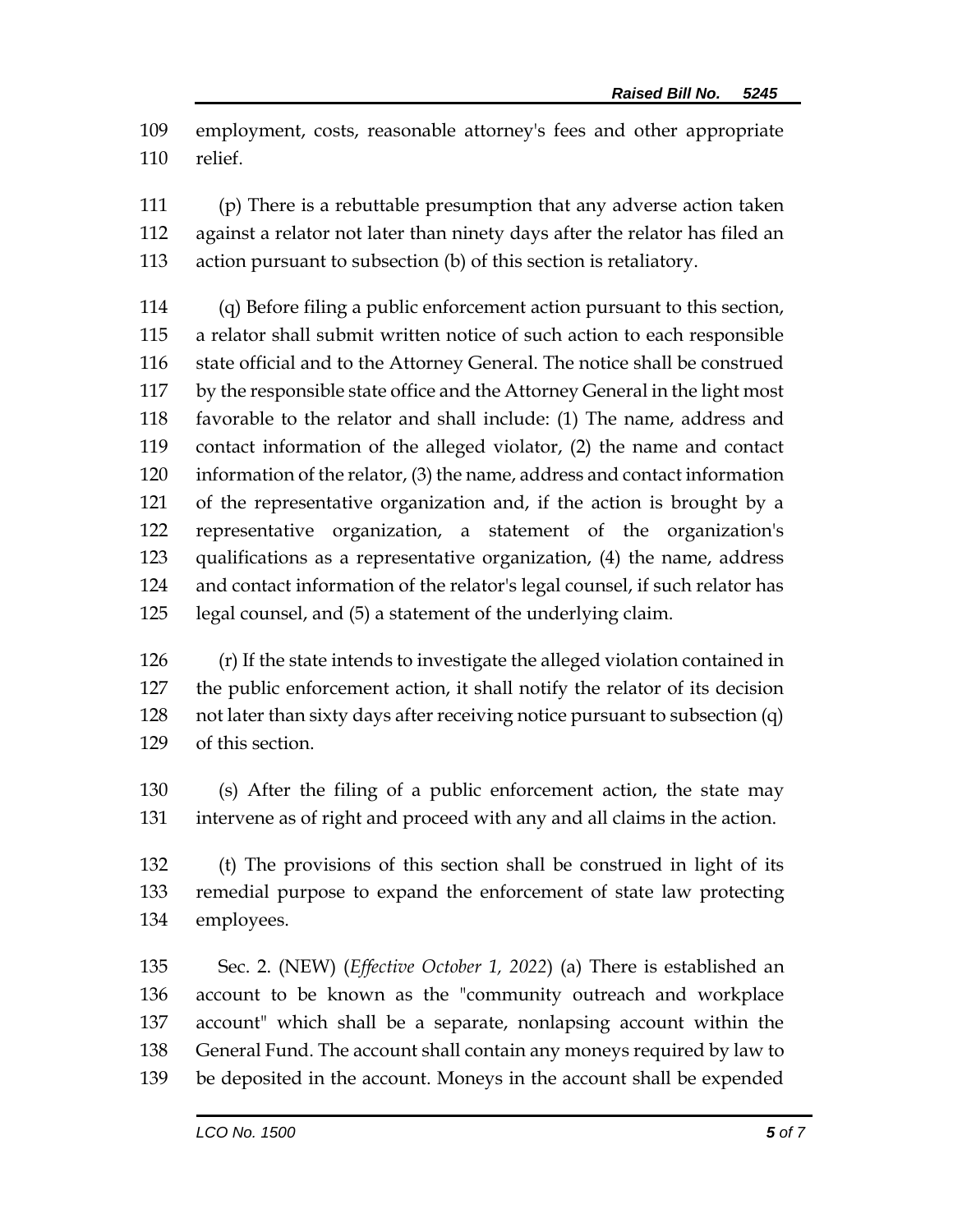by the Labor Department for the purpose of awarding grants as provided in subsection (c) of this section.

 (b) Twenty-five per cent of any civil penalties distributed in accordance with subparagraph (C) of subdivision (1) of subsection (i) of section 1 of this act and subparagraph (C) of subdivision (2) of subsection (i) of section 1 of this act shall be deposited into the community outreach and workplace account.

 (c) The Labor Commissioner shall, from time to time, distribute funds from the community outreach and workplace account to labor or nonprofit organizations to fund outreach, education and technical assistance pertaining to employee rights in the workplace. Grants provided under this section shall be used for activities to assist workers in enforcing employment rights, including, but not limited to, outreach, community-based education events, training materials, technical assistance, counseling, research and referral services. When considering applications for such grants, the commissioner shall give priority to projects that provide services to especially vulnerable workers, including low-wage, immigrant, refugee and contingent workers, women, lesbian, gay, bisexual or transgendered workers, workers with disabilities and injured workers.

 (d) The Labor Department may adopt regulations in accordance with the provisions of chapter 54 of the general statutes to implement the provisions of this section.

| This act shall take effect as follows and shall amend the following |                         |             |
|---------------------------------------------------------------------|-------------------------|-------------|
| sections:                                                           |                         |             |
|                                                                     |                         |             |
| Section 1                                                           | $\vert$ October 1, 2022 | New section |
| Sec. 2                                                              | October 1, 2022         | New section |

## *Statement of Purpose:*

To allow employees to sue employers on behalf of the state after having waived their personal rights to sue by signing forced arbitration agreements.